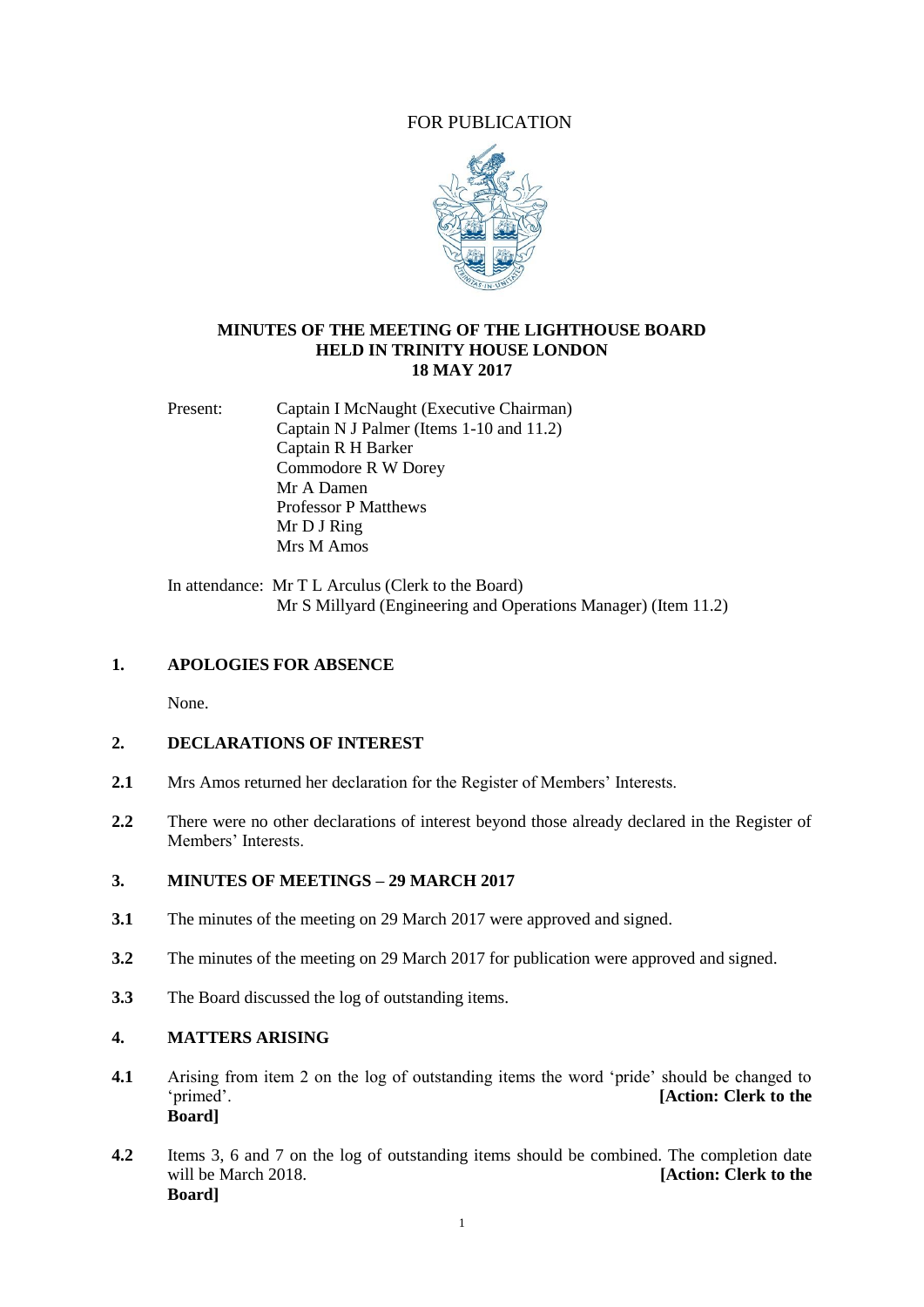**4.3** Professor Matthews, Mr Ring and Mrs Amos reported on a meeting they had had with Ms Fiona Pearson, Mrs Claire McAllister and Mr Chris Angell of the DfT on 8 May. The Board discussed corporate governance matters raised by the DfT at that meeting. Captain McNaught and Captain Palmer will discuss the corporate governance of the Board with the Court. **[Action: Executive Chairman; Captain** 

### **Palmer]**

- **4.4** The Board also noted that Professor Matthews and Mr Ring had been asked to provide case histories of their involvement with TH to the DfT to be used as examples in order to encourage other people to apply for posts as Non-Executive Directors (NEDs) of Arm's-Length Bodies.
- **4.5** Professor Matthews, Mr Ring and Mrs Amos had also discussed the Fleet Review with the DfT.
- **4.6** The Executive Chairman reported that the Court had met on 16 May and had approved Mrs Amos' appointment to the Lighthouse Board with immediate effect. The Board welcomed Mrs Amos.
- **4.7** The Court wishes to receive the full minutes of the Board in draft format once they have been agreed by the Executive Directors. The draft minutes will be clearly marked as such. The Court also wishes to continue receiving the full Board minutes once they have been approved by the Board. **[Action – Clerk to the Board]**

## **5. HEALTH AND SAFETY MATTERS**

- **5.1** The Health and Safety Manager's report was noted.
- **5.2** Copies of the GLA Lighthouse Health and Safety Guidance Handbook were presented to the Board members. This is a joint production of the Health and Safety Departments of the three-GLAs co-ordinated through IGC8. It has been produced following a suggestion from the Joint Strategic Board that health and safety procedures and policies across the GLAs should be compared and where possible, standardised. The Board agreed it was a valuable publication.

## **6. REPORT FROM THE DESIGNATED PERSON ASHORE**

- **6.1** The Board noted the report from the Designated Person Ashore.
- **6.2** The Document of Compliance Audit by the Maritime and Coastguard Agency was conducted for THV PATRICIA on 27 April. Two relatively minor non-conformances and one observation were raised. Corrective actions are due to be completed by the end of July. The MCA auditors said that they were encouraged by the number of NCNs identified by TH's own internal audits because this shows the thoroughness and value of the audit process.

# **7. BUSINESS PERFORMANCE**

- **7.1** Mr Damen reported on the Key Performance Indicators Racons are showing a downwards trend due to a lag resulting from historic issues which have now been resolved. The trend should begin to improve.
- **7.2** Light Dues income for 2016/17 was £83.3m which was good in view of the 2.5% reduction in the rate.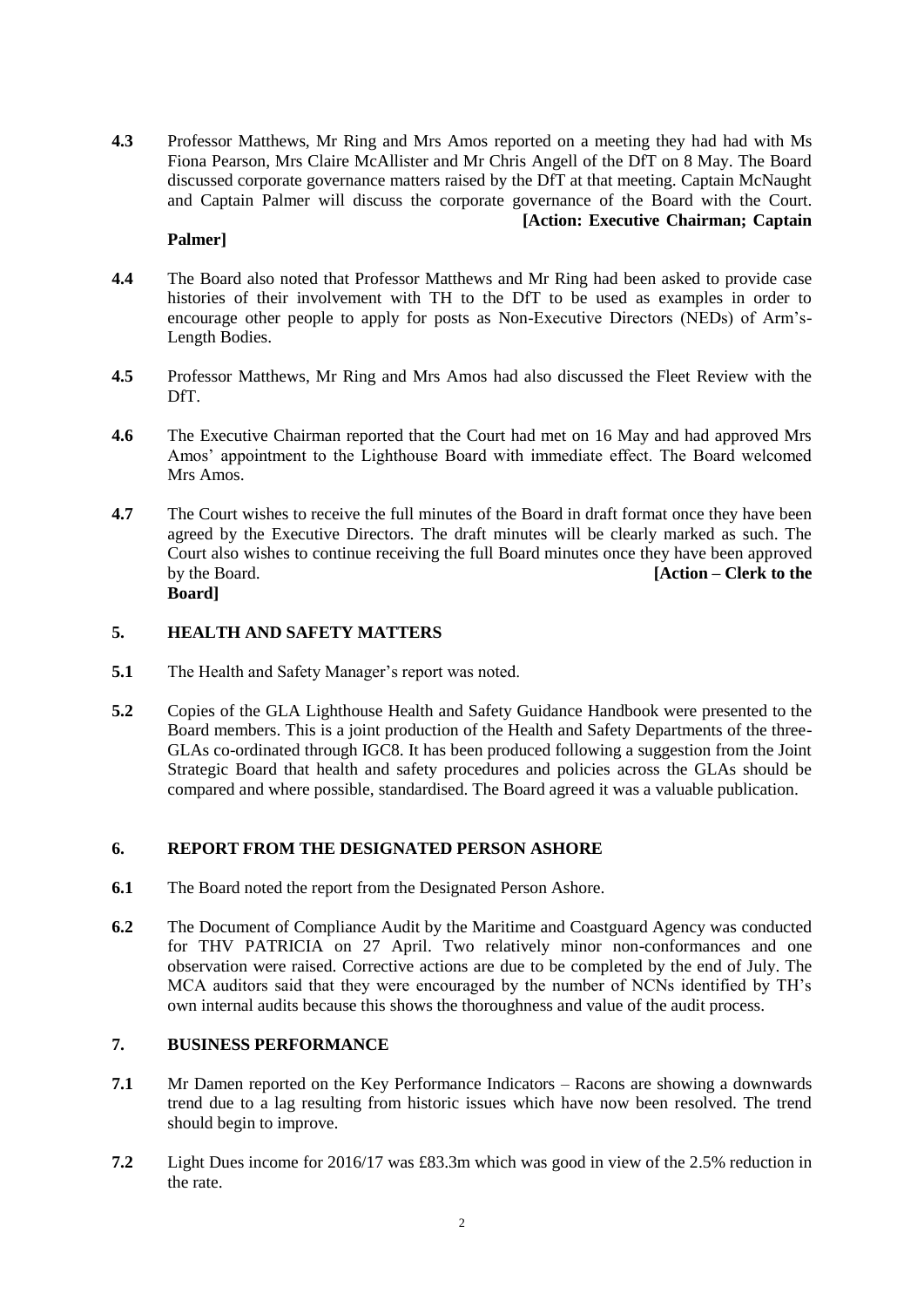#### **8. REPORT FROM EXECUTIVE DIRECTORS**

**8.1** The report from the Executive Directors was noted.

## **8.2 Verbal report on the structural survey of Royal Sovereign Lighthouse**

- **8.2.1** Commodore Dorey reported that structural engineers had recently conducted a structural survey of Royal Sovereign Lighthouse. The structure which dates from the early 1970s was designed to have a life of 50 years. The lighthouse is due for re-engineering but due to the end of the design life approaching the opportunity has been taken to consider the future of the structure entirely.
- **8.2.2** Options for the future of the lighthouse will be developed by the Engineering Department.
- **8.2.3** The Examiners Committee will consider the provision of long-range lights in the locality. Beachy Head is currently an 8nm light.

#### **9. AIDS TO NAVIGATION PERFORMANCE**

- **9.1** The Board noted the report on aids to navigation performance covering the period from 22 March to 17 May 2017.
- **9.2** The Sunk-Inner MFA has been a significant casualty. The MFA was brought into Harwich and replaced with the EDV. The cause of the casualty is being investigated.

#### **10. FLEET REVIEW**

- **10.1** The Board discussed the current situation relating to the Fleet Review.
- **10.2** The Board will outline its timelines to the DfT and propose a meeting in September at which TH will present all its evidence to the DfT and request a conclusion to the Fleet Review.

## **[Action – Executive Chairman]**

**10.3** The Board acknowledged that it was critically important for the facts and business case to be reported to DfT in the correct way to have the maximum impact and that it would be valuable to use the services of a specialist in this field. Mr Ring offered to provide details of an appropriately qualified and experienced professional. **[Action – Mr Ring]**

## **11. MATTERS FOR DISCUSSION**

#### **11.1 DfT & Parliamentary Matters**

- **11.1.1** Parliamentary activity has been quiet due to General Election purdah.
- **11.1.2** Mr Ian Woodman retired at the end of April and has been replaced (on 16 May) by Mr Roger Hargreaves (DfT Maritime Director).
- **11.1.3** Mr Phillip Rutnam moved to the Home Office on 3 April and has been replaced as DfT Permanent Secretary by Mrs Bernadette Kelly.
- **11.2 Presentation on Type 1 Buoy trials and the Type 2 Buoy Light Aluminium Superstructure.**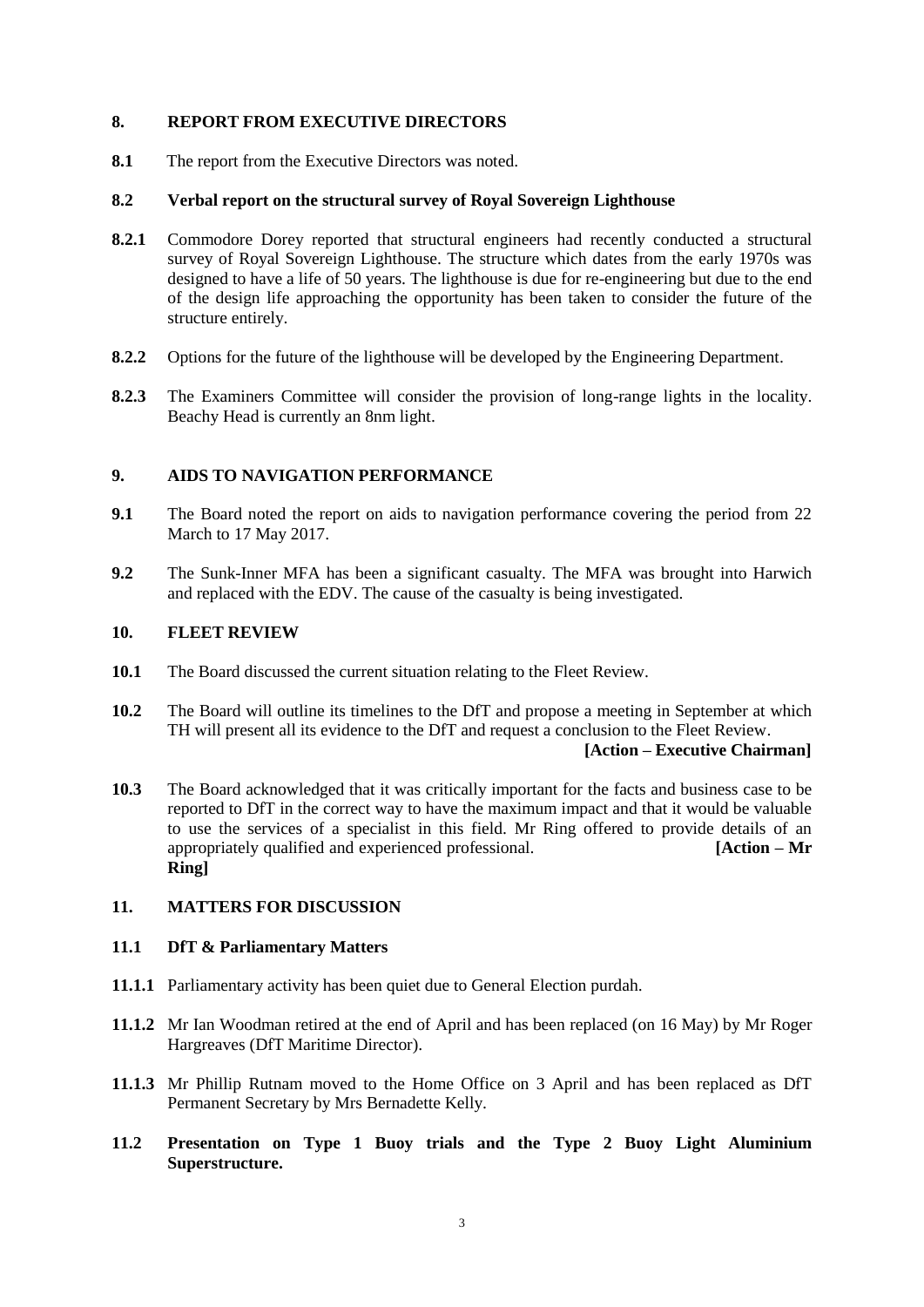**11.2.1** Mr Millyard did a presentation on the Type 1 Buoy Trials and the Type 2 Buoy Light Aluminium Superstructure. The Board discussed the opportunities presented by these innovations.

## **12. STRATEGIC ISSUES**

## **12.1 Verbal Report from Future 500 Steering Group Chair**

- 12.1.1 There had been no further meetings of the Future 500 Steering Group since the day of the previous Lighthouse Board (29 March).
- 12.1.2 Commodore Dorey reported that commercial civil hydrographic operations should be in a position to proceed in October.

## 12.2 **Minutes of the Future 500 Steering Group Meeting – 29 March 2017**

- 12.2.1 The minutes of the 29 March meeting were noted.
- 12.2.2 An action exists for Mr Damen, Mr Ring and Professor Matthews to discuss the Terms of Responsibility. **[Action – Future 500 Steering Group]**

## **12.3 The Context of the Organisation**

**12.3.1** In pursuance of the ISO9001:2015 and ISO14001:2015 standards TH is required to define the context of the organisation. A draft context statement has been discussed by the Senior Management Team and by the Executive Committee. The Board discussed the draft text and agreeing on the following wording:

> *"A statutory service, assessing the need for, superintending and managing aids to navigation for the safety and benefit of all mariners, functioning as a General Lighthouse Authority, operating in England, Wales, the Channel Islands and Gibraltar, and with a major role in an international context"*

#### **12.4 Future Strategy/Corporate Objectives 2017/18**

- **12.4.1** The Strategy document is being revised. The Corporate Objectives are being finalised at the same time due to the interrelationship between the two.
- **12.4.2** The Senior Management Team will be asked to comment on these documents and the Board will hold a Strategy day on 20 July in Harwich at which time the members will discuss the Strategy and Corporate Objectives and comments from Senior Managers. The Board will aim to have the Strategy and Corporate Objectives finalised before their meeting on 27 September. **[Action – Board and Senior Management Team]**

#### **13 FRAMEWORK DOCUMENT**

**13.1** Some minor changes have been made to the document to reflect the Irish funding situation. The document has been signed and will be published after the General Election. DfT will review it again at the next Assurance Review.

#### **14. JSB MATTERS**

**14.1 Joint Strategic Board Strategic Agenda**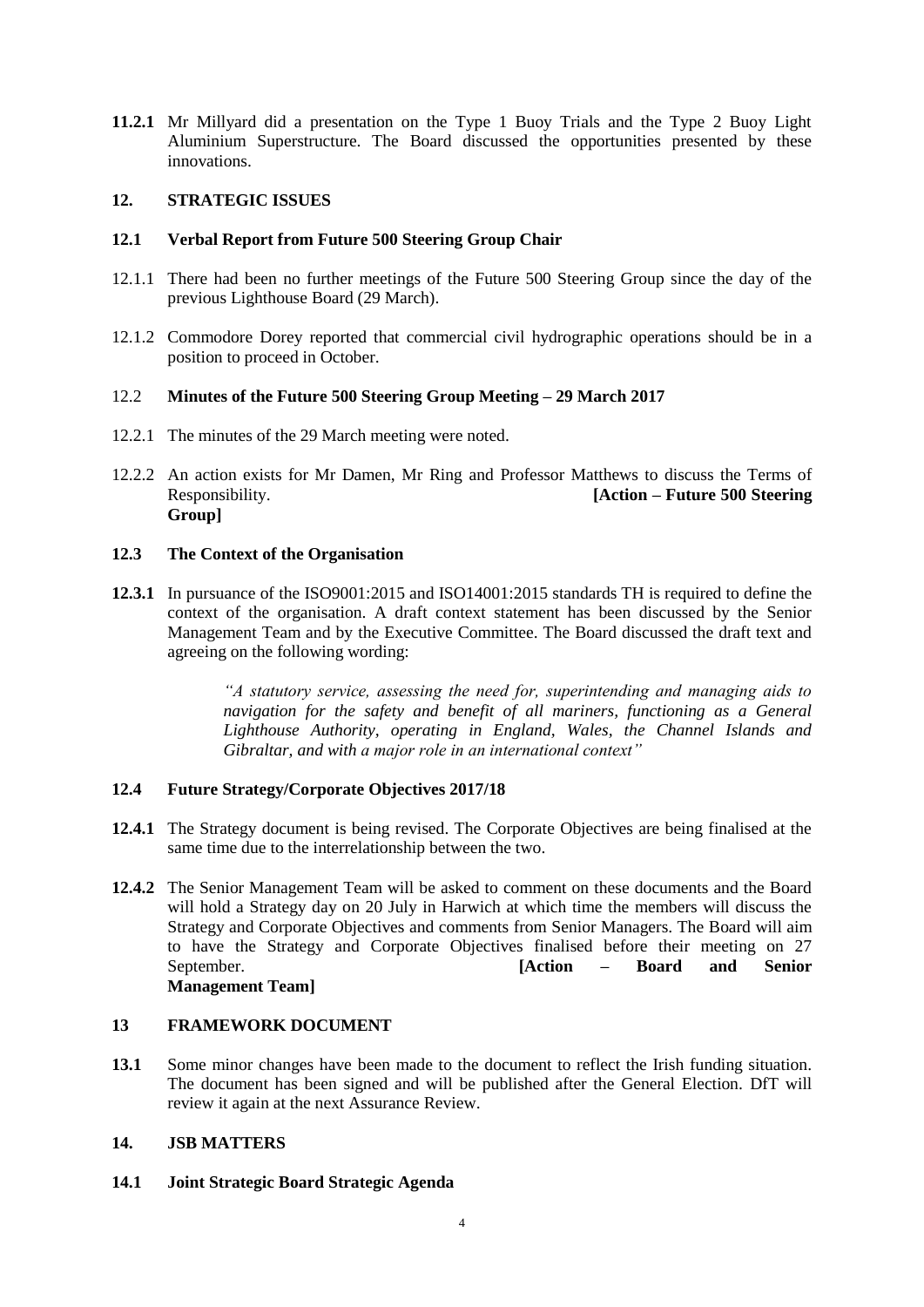- 14.1 The Clerk in his capacity as JSB Secretary reported on changes which had been made to the JSB Strategic Agenda by the Chief Executives' Committee on 27-28 April.
- 14.2 Mr Dace (TH IT Manager) is driving the Tri-GLA monitoring project forward. A meeting is scheduled next week to agree the way ahead.

14.3 Monitoring to be added to the JSB Agenda for 8-9 June. **[Action – JSB Secretary]**

#### **15. OTHER MATTERS TO BE NOTED OR APPROVED**

- **15.1 Audit & Risk Assurance Committee Minutes 29 March 2017**
- **15.1.1** Minutes noted

### **15.2 Audit & Risk Assurance Committee – Annual Report to Board**

- **15.2.1** The Clerk presented the ARAC's Annual Report to the Board which was duly noted.
- **15.2.2** Mr Damen has recently met with Mr Le Mare (Head of Internal Audit, GIAA). The Board agreed that Mrs Amos should meet Mr Le Mare and Mr Copeman (NAO).

 **[Action – Mrs** 

**Amos]**

#### **15.3 Report on Review of Risk Registers**

- **15.3.1** The Corporate Risk Register (CRR) was reviewed by the Executive Committee on 13 March and by the ARAC on 29 March.
- **15.3.2** The main risks on the CRR are:
	- Risk of adverse outcomes from the Fleet Review
	- Risk of insufficient ship resources
	- GNSS vulnerability
	- Risk of inability to recruit and retain appropriate SVS personnel
	- Risk of issues with pension service delivery

Mitigation measures are in place.

**15.2.3** The risk of potential SVS industrial action has reduced and been de-escalated to the Organisational Risk Register as a result of the recent pay settlement.

**15.2.4** The Board directed for cyber-security to be elevated to the CRR. **[Action – Clerk to the Board]**

#### **15.4 Verbal Report on Directors' Remuneration Committee**

- **15.4.1** Professor Matthews reported that the Directors' Remuneration Committee met on 29 March. It signed off performance related awards for 2016/17.
- **15.4.2** Professor Matthews advocated that the Directors' Remcom should engage a consultant to devise a new remuneration scheme to be put into effect in financial year 2018/19.

#### **15.5 Report on Inspection of and Audits or Local Aids to Navigation and Offshore Structures**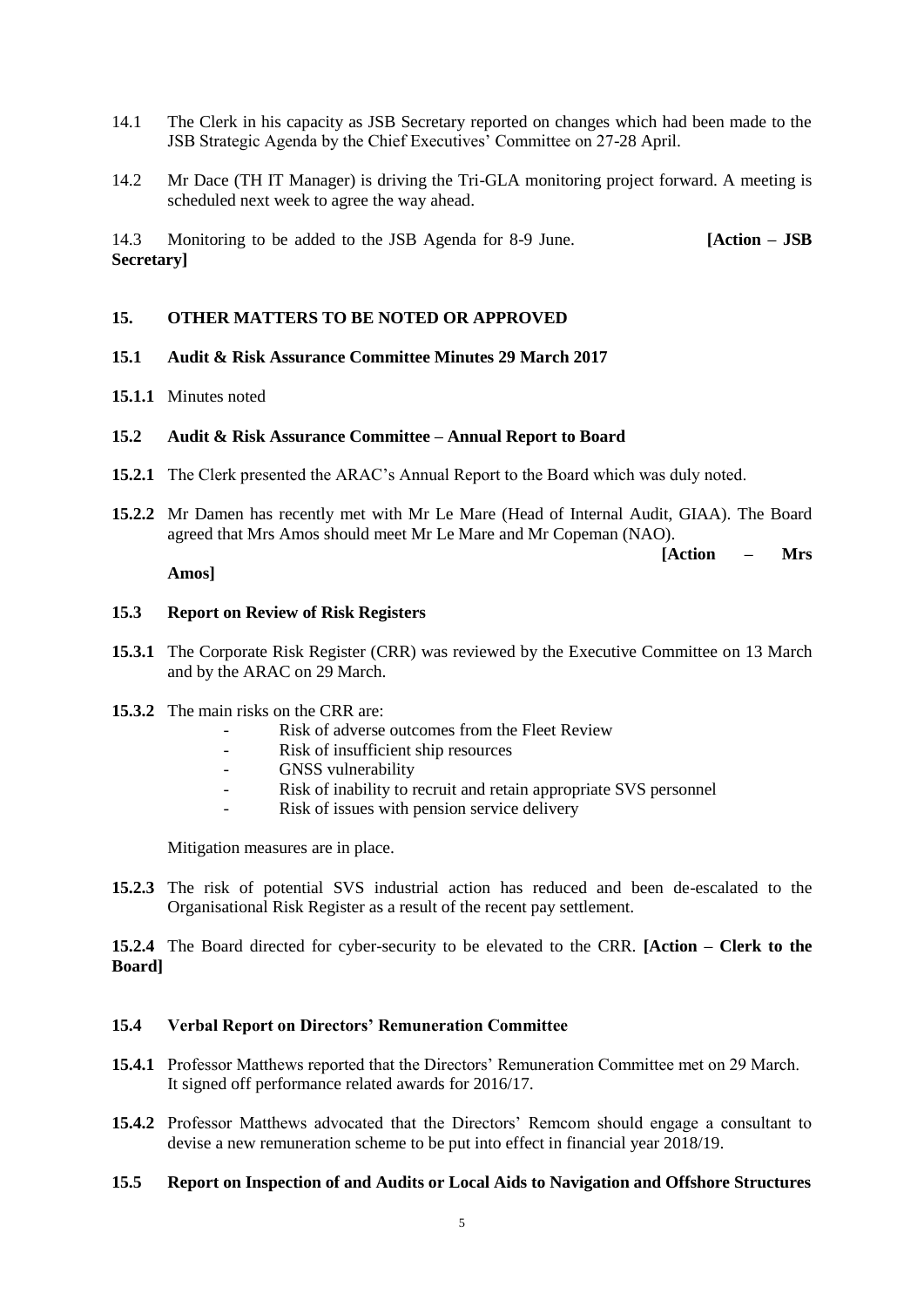- **15.5.1** Presented by Captain Barker who stressed the importance of local AtoN inspections.
- **15.5.2** Report noted for submission to the Secretary of State.

#### **15.6 Proposed Board Meeting Dates for 2018**

- **15.6.1** A list of dates for 2018 was proposed.
- **15.6.2** The Clerk to the Board was asked to confirm Board dates and times for the rest of 2017. **[Action Clerk to the**

**Board]**

#### **15.7 Board Committee Appointments**

**15.7.1** The Executive Chairman proposed Mrs Amos as chair of the ARAC. The Board approved her appointment.

#### **15.8 Appointment of TH NED to the Lights Finance Committee (LFC)**

**15.8.1** The Executive Chairman proposed Mr Ring as TH's NED representative on the LFC, a position which has arisen following Captain Palmer's appointment as LFC chair. The Board approved Mr Ring's appointment.

## **15.9 Board Effectiveness**

- **15.9.1** The Board considered outstanding recommendations from the DfT's questionnaire "*Unlocking your board's full potential*" which the Board had discussed in detail in 2016.
- **15.9.2** The Board decided that these subjects should be discussed further at its Strategy day on 20 July **[Action: All Board Members]**

#### **15.10 Data Protection Policy**

**15.10.1** The amended policy was approved.

#### **15.11 Records Policy**

**15.11.1** The amended policy was approved.

#### **15.12 Risk Management Policy**

**15.12.1** The amended policy was approved.

#### **15.13 Non-Executive Directors' Objectives**

- **15.13.1** Each of the NEDs have agreed to a set of objectives for 2017/18. These were noted by the Board.
- **15.13.2** NEDs' objectives for the future will be discussed further at the Strategy day on 20 July.

#### **[Action: All Board Members]**

### **16. ANY OTHER BUSINESS**

**16.1** Trinity House will participate in London International Shipping Week (11-14 September 2017). THV GALATEA will be berthed alongside HMS BELFAST in the Pool of London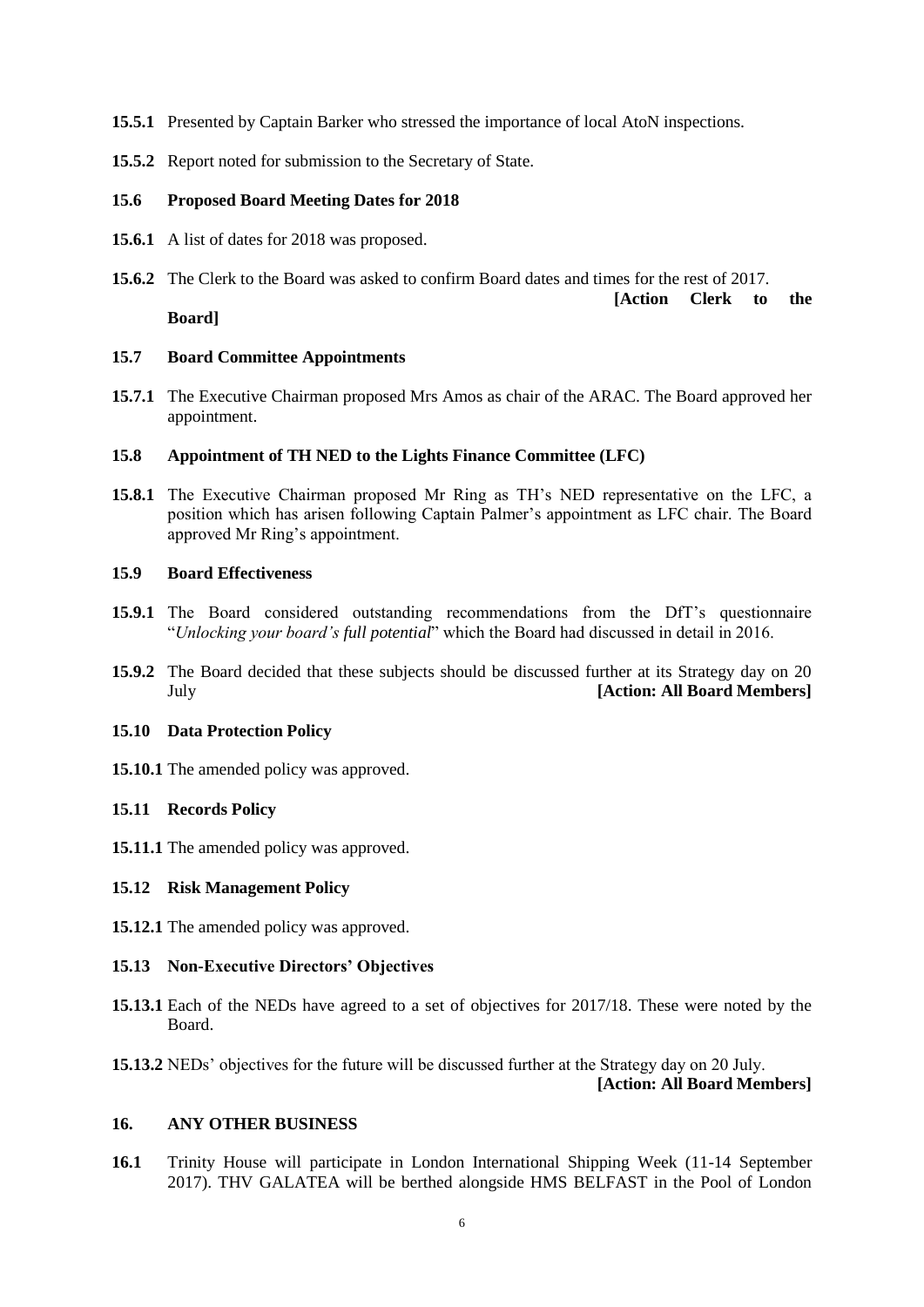and will be used as a platform to showcase the work of Trinity House and the other GLAs and recruitment, training, careers and the benefits of the Red Ensign

**16.2** A Channel 4 documentary on the English Channel is set to be made featuring Trinity House.

# **17. DATE & VENUE OF NEXT MEETING**

It was agreed that the next meeting would be held at Trinity House, Harwich on 20 July 2017 with the Strategy session.